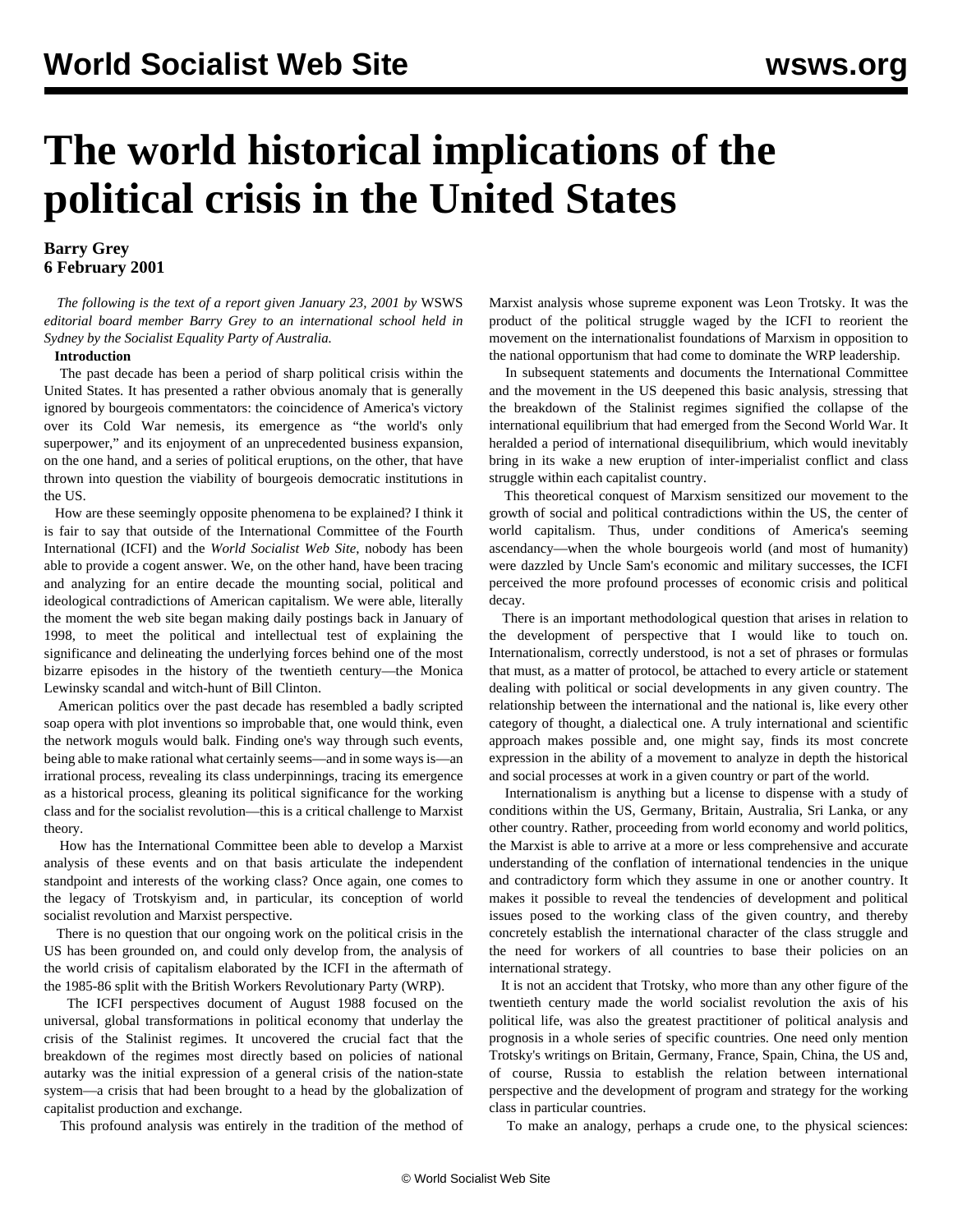consider the medical specialist who devotes his efforts to treating disorders of the heart, or the lungs, the skin, etc. He can provide proper treatment only to the extent that his diagnoses are informed by an overall scientific understanding of the human body, including the brain, the complex and even antagonistic interrelationship of its parts, and the relation of those parts to the whole.

 In this connection, a well-known passage from *In Defense of Marxism* comes to mind. Trotsky writes in "The ABC of Materialist Dialectics": "The fundamental flaw of vulgar thought lies in the fact that it wishes to content itself with motionless imprints of a reality which consists of eternal motion. Dialectical thinking gives to concepts, by means of closer approximations, corrections, concretisation, a richness of content and flexibility, I would even say a succulence which to a certain extent brings them close to living phenomena. Not capitalism in general, but a given capitalism at a given stage of development. Not a workers' state in general, but a given workers' state in a backward country in an imperialist encirclement, etc."

 Beyond these general methodological considerations, it must be stated categorically that the breakdown of democracy in the United States is a world event of immense significance. It signals a new stage in the crisis of capitalism on a global scale. This fact flows from the unique position of American capitalism and its particular role within the world capitalist system in the twentieth century, a question to which I will return. First, however, I would like to outline the major features of the present crisis within the United States.

#### **The 2000 election and its aftermath**

 The 2000 election in the United States is a historical watershed. It marks an irrevocable break with the forms and traditions of American democracy. Phrases such as "crossing the Rubicon" are appropriate in assessing the significance of the five-to-four Supreme Court ruling that handed the election to the Republican candidate, George W. Bush. Notwithstanding the attempts of the media and the political establishment—liberal no less than conservative—to pass over the events of November and December 2000 and "move on," as though nothing of great significance had occurred, America has been changed in a fundamental way, and nothing will ever be the same in the United States, or, for that matter, the world.

 It took five weeks after the November 7 vote for the political establishment to resolve the disputed presidential contest—itself a development unprecedented in twentieth century American history. The final resolution was effected on an openly partisan and anti-democratic basis.

 The Republican Party, with the general support of the mass media, campaigned for its candidate—who lost the national popular vote by more than 500,000 votes—to be declared the winner in the pivotal state of Florida (whose 25 electoral votes would determine the winner of electoral votes nationally) on the basis of an official margin of several hundred votes out of six million cast state-wide. This could be achieved only by blocking local election boards from carrying out manual recounts of ballots that had not registered a preference for president in the initial machine count. Such hand recounts are provided for by Florida law, and by election laws in every other state. They are by no means rare in American elections. Republican candidates in a number of electoral contests around the country asked for, and received, such recounts as a matter of course.

 Indeed, within hours of the November 7 vote there were widespread reports of voting irregularities and fraud in Florida, involving thousands of Jewish voters in Palm Beach who, because of a confusing ballot, mistakenly voted for the anti-Semite Pat Buchanan, and African-Americans and Haitian-Americans in other areas who were kept from voting by police roadblocks, or told, incorrectly, that they were not properly registered to vote.

 Florida is run by Governor Jeb Bush, the brother of the Republican president. The Secretary of State, Katherine Harris, who used her office to block local election boards from conducting recounts, was co-chair of George W. Bush's presidential election campaign in the state. The Republican-dominated state legislature early on said it was prepared to disregard an official count in favor of Democratic candidate Al Gore, should that occur, and appoint its own slate of electors pledged to Bush.

 Yet the media generally treated any suggestion of political bias or manipulation on the part of the Florida authorities as partisan slander. It is worth noting that they were joined in this by the cult around Jack Barnes known as the Socialist Workers Party. After publishing a series of issues of the *Militant* in November and December that said nothing—literally nothing—about the election and its aftermath, Barnes and company published an article in the *Militant* dated January 8 that accused Democratic candidate Gore of attempting to steal the election and characterized Katherine Harris as the victim of an "anti-woman" attack mounted by the liberals.

 From the moment it became clear that the presidential election would remain in dispute after November 7, a basic question was posed before the American political and corporate establishment. What considerations would guide its efforts to resolve the impasse? Would it proceed from the need to find a democratic resolution—i.e., one that corresponded to the will of the electorate, as best as that could be determined—or would it proceed from other considerations?

 Only a few weeks prior, Washington had not only cheered on, but also helped organize a stage-managed popular revolt in Serbia, replete with a storming of government offices, in the name of the sanctity of the ballot. But when it came to its own electoral crisis, the American ruling elite from the outset evidenced no similar concern for the principle of popular sovereignty.

 In the course of the struggle over the Florida vote, the Republican Party organized a mob attack on election officials in Miami Dade County that had the intended effect of convincing them to shut down their recount of disputed ballots. It made direct appeals to the US military to oppose the recounts requested by the Democrats and sanctioned by the Florida Supreme Court.

 In the end, five right-wing Republican US Supreme Court justices, who comprise the majority of that unelected body at the apex of the capitalist state, decided the election by overriding the Florida high court, halting the recounts and thereby suppressing votes. They cited as their legal justification an overtly anti-democratic interpretation of the Constitution, one that flies in the face of the general trajectory of constitutional jurisprudence concerning the franchise over the previous 130 years. The US Supreme Court declared, in its majority, that the American people had no constitutional right to vote for the president.

 Since the Supreme Court ruling and Democratic candidate Al Gore's craven concession speech, the most significant political fact has been the virtual absence of protest from the liberal establishment, including the Democratic Party, the AFL-CIO trade unions, the civil rights organizations, academia and the press. With a few scattered and timid exceptions, the entire spectrum of official politics and opinion has rapidly fallen into line, accepting the theft of the election with barely a whimper.

 Among the few articles evincing some degree of awareness was a column published two weeks ago by Robert Kuttner, a liberal economist and political commentator. Decrying the Democrats' prostration in the face of the electoral fraud and their refusal to seriously oppose the extreme right-wing cabinet being assembled by Bush, Kuttner wrote: "It's like a country after a bloodless coup d'etat. Daily life goes on. The tame media make soothing noises. Rituals of democracy endure. The out-party simulates opposition, toothlessly."

 The United States has not been transformed into a dictatorship. But its ruling elite has embarked on a course that must lead either to authoritarian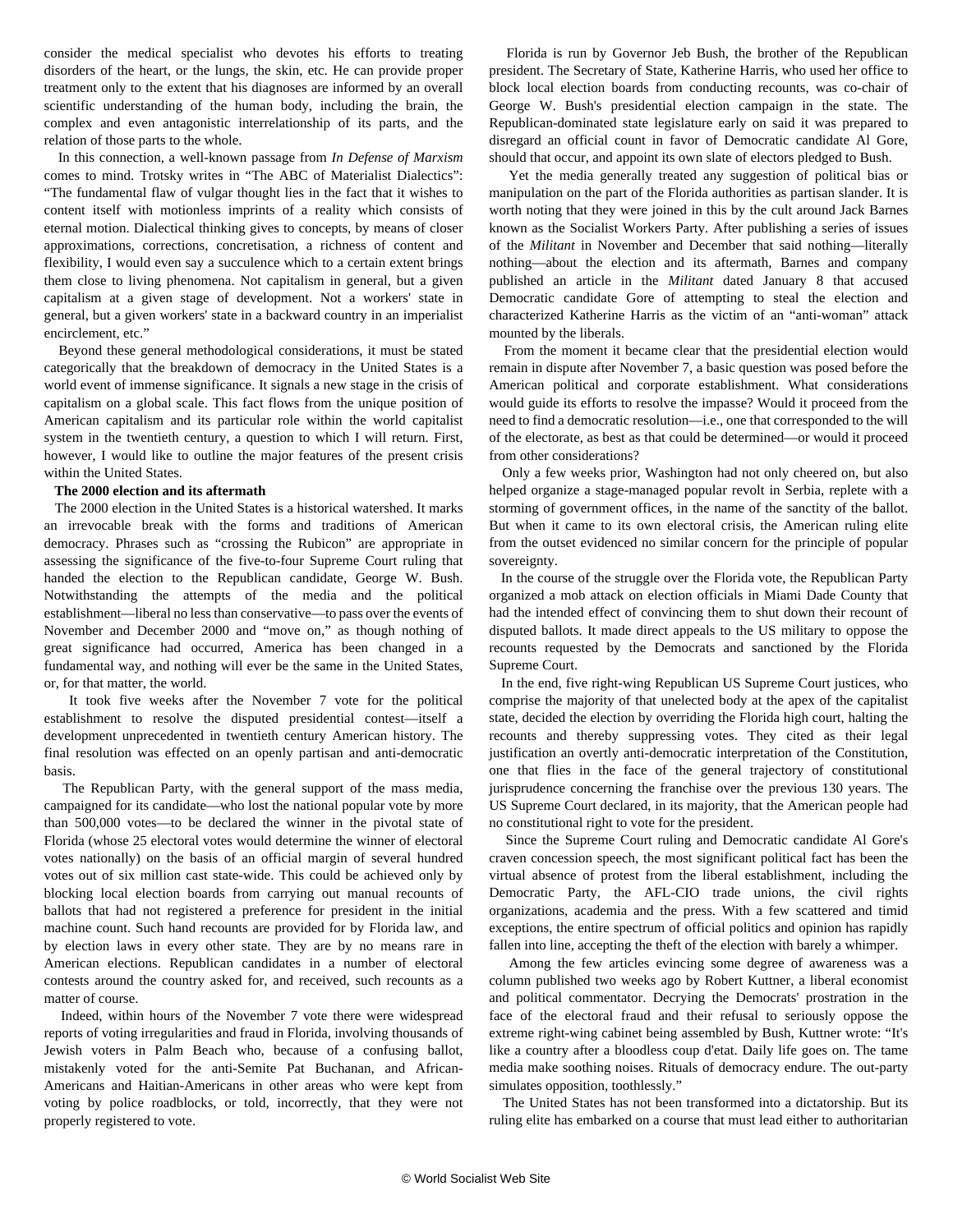rule of a fascist type, or social revolution. The 2000 election marks the onset of a revolutionary crisis in the global bastion of capitalism.

 The events of the past 11 weeks have demonstrated, moreover, that there exists within the bourgeois establishment no significant constituency for the defense of democratic rights, even in the circumscribed form they inevitably assume within the framework of bourgeois democracy. As the struggle over the Florida election unfolded in November and early December, the essential political question that arose was the following: How far was the ruling elite prepared to go in breaking with democratic norms? As the denouement revealed, the answer was: Very far indeed! Further, in fact, than we could have predicted.

 That is not to say that these events have taken the Socialist Equality Party or the International Committee of the Fourth International by surprise. On the contrary, the SEP and our international organ, the *World Socialist Web Site*, have for many years been carefully following the signs of crisis and decay within the institutions of bourgeois democracy in the US. One could point to any number of articles and statements published over the past five years analyzing the growing chasm between the political establishment and the popular masses, the intensification of political warfare within the corporate and political elite, and the increasing recourse of powerful sections of the ruling class to methods of conspiracy and coup. At the height of the anti-Clinton impeachment crusade, in December of 1998, the *WSWS* published a statement with the prescient headline ["Is America drifting towards civil war?"](../../../news/1998/dec1998/imp-d21.shtml) [http://www.wsws.org/news/1998/dec1998/imp-d21.shtml]

 In light of recent events, it is instructive to quote certain passages from that statement. It began as follows:

 "In the aftermath of Saturday's vote to impeach President Bill Clinton, it has suddenly become clear that the United States is in the throes of a political crisis of historic dimensions. Even the media—which throughout the year has covered the turmoil in Washington as if it were some sort of uproarious joke—is beginning to recognize that what is happening is deadly serious, and may have deadly consequences.

 "The most striking aspect of the debate that preceded the vote to impeach was its vitriol and viciousness. To find historical precedents for the bitterness of the political infighting one would have to go back, not simply to the last impeachment of a president in 1868, but beyond that—to the years that led up to the outbreak of civil war in 1861. In the aftermath of the vote, Rep. Richard Gephardt, the Democratic minority leader, warned that politics in the United States were approaching the level of violence."

 The statement continued: "The crisis in Washington arises from an interaction of complex political, social and economic processes. Bourgeois democracy is breaking down beneath the weight of accumulated and increasingly insoluble contradictions. The economic and technological processes associated with the globalization of the world economy have undercut the social conditions and class relationships upon which the political stability of America has long depended.

 "The most significant aspects of this erosion are the proletarianization of vast strata of American society, the decay in the size and economic influence of the traditional middle classes, and the growth of social inequality, reflected in the staggering disparities in the distribution of both wealth and income. The United States is the most unequal of the major industrialized nations, with a far greater gap between the financial elite and the rest of the population than 25 or even 50 years ago...

 "The unprecedented degree of social inequality imparts terrific tensions to society. There is a vast chasm between the wealthy and the working masses that is hardly mediated by a middle class. The intermediate layers which once provided a social buffer, and which constitute the main base of support for bourgeois democracy, can no longer play that role...

 "The strength of the Republican right consists in this: it represents, more consistently and more ruthlessly than any other bourgeois political faction, the requirements of the American financial elite. The radical right knows what it wants and is prepared to ride roughshod over public opinion in order to get it. The Republicans are not playing by the normal constitutional rules, while the Democrats wring their hands as helpless and passive onlookers.

 "If the Republicans express the brutality of class relations in America, their bourgeois opponents in the Democratic Party, by contrast, embody a flaccid and demoralized liberalism, whose watered-down perspective of reform has been entirely discarded by the ruling class."

 From the outset of the 2000 electoral impasse, the SEP and the *WSWS* explained that the crisis arising from the November 7 vote was a continuation and culmination of the breakdown of democratic institutions at the heart of the anti-Clinton scandals and the impeachment drive of 1998 and early 1999. Nevertheless, we could not anticipate prior to election day that these processes would assume the sharp and definitive form that they assumed in the 2000 election. When events take such an unexpectedly explosive turn, they indicate that the contradictions building up within society have reached a point of enormous tension. Such turning points in history embody the dialectical point of discontinuity—the transformation of quantitative changes into a qualitative leap—the emergence of a new reality from out of the old forms.

 The incoming Bush administration exemplifies in a rather perfected form the crisis of bourgeois rule in the United States. Bush himself is a political and intellectual cipher who subsumes within his own persona the traits of the social layer that owes its economic success and social prominence to the speculative boom of the past two decades—a boom that has been based on a ruthless assault on the working class and a staggering growth in corruption and parasitism. Ignorant, short-sighted and grasping, this layer has reinforced those sections of the corporate and financial elite that demand the elimination of all restrictions on the accumulation of private wealth and the realization of profit.

 Bush's cabinet is a combination of multimillionaire operatives from previous Republican administrations and corporate America, and extremeright ideologues who represent the fascistic wing of the Republican Party—the Christian right, the gun lobby, the militia elements, with their ties to white supremacist and terrorist forces. It is a highly unstable administration that is remarkably insensitive to the social contradictions building up beneath it.

 If one set out to select a hypothetical government that would embody the extremely narrow social base of official politics and the chasm that separates it from the masses, one could hardly do better than the personnel chosen by Bush and his mentors.

 Bush and his political caretaker, Vice President Richard Cheney, (both of whom are multimillionaire oil men), are proceeding with their probusiness agenda as though they had won an overwhelming popular mandate. They are determined to impose the massive tax cut for the wealthy that was the centerpiece of Bush's election campaign. Their nominee to head the Justice Department is a Christian fundamentalist spokesman who has campaigned for a constitutional amendment to ban abortions, and is on record opposing school desegregation. Their nominee to head the Department of the Interior champions property rights over conservation, and their nominee to head the Department of Health and Human Services made his name in the drive to destroy welfare and undermine public education by means of private school vouchers.

 It is an administration that balances between corporate America and the deranged middle-class elements that constitute the active "base" of the Republican Party. Insofar as its economic policies, especially under conditions of a developing recession, are bound to disappoint its middleclass supporters, it is obliged to keep its fascistic partisans in a state of excitement by engaging in provocations of various sorts, both at home and abroad. Hence the *Wall Street Journal*'s call for Independent Counsel Robert Ray to indict Clinton for his Monica Lewinsky sins after Clinton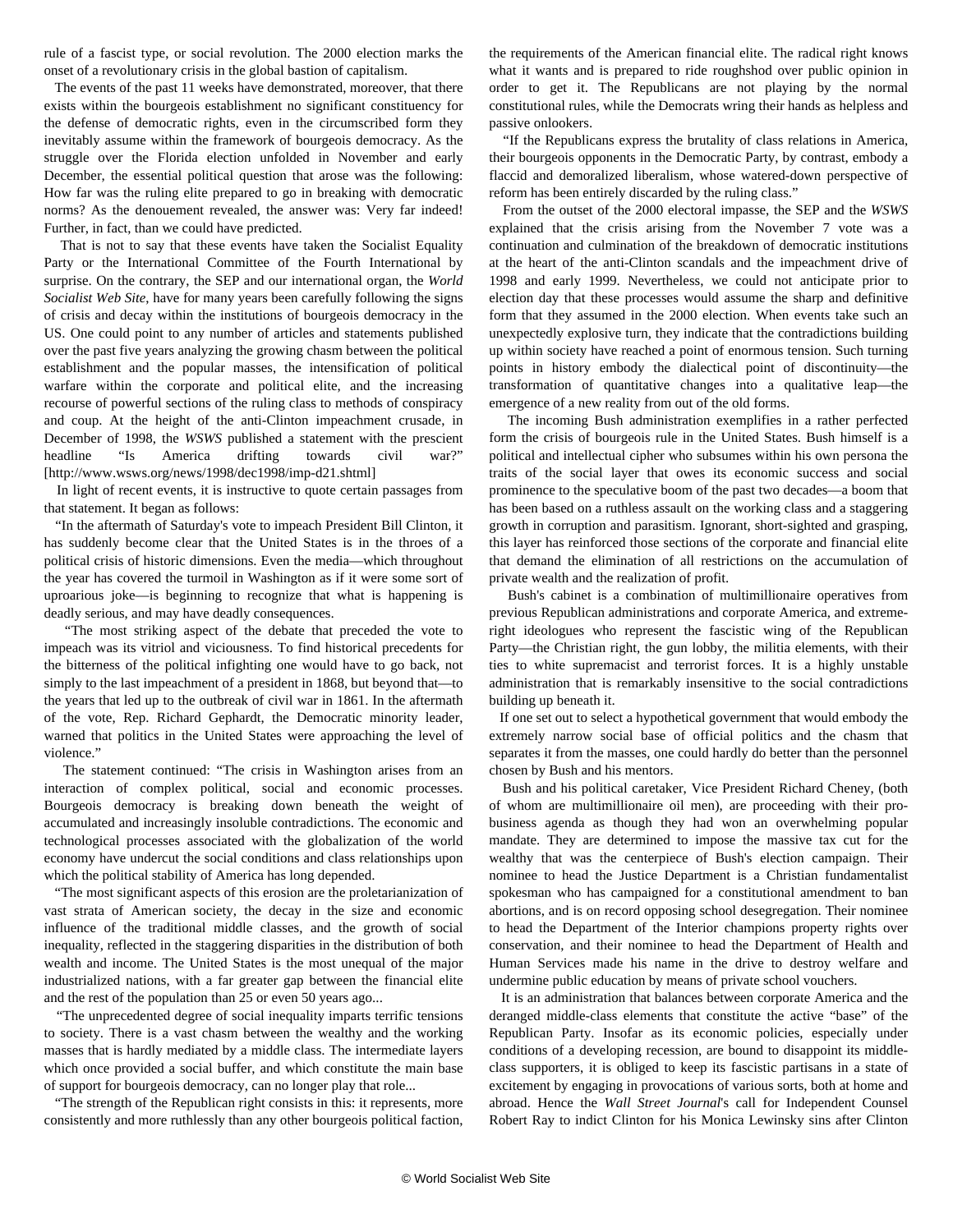leaves office.

 This trajectory is bound to provoke enormous upheavals. The mood of the broad masses is quite at odds with the creed of avarice and social reaction that animates the incoming government. The November 7 election revealed a society deeply split, with broad sections of the working population moving in a direction opposite to the laissez-faire nostrums promoted by the political and corporate elite over the past two decades.

 The popular vote was extremely close, but if one combines Gore's vote with that of Green Party candidate Ralph Nader, the margin won by the candidates representing—broadly speaking, and taking into account the extremely narrow framework of American politics—a liberal or "left" orientation was some 3.5 million, or about 3.5 percent of the votes cast. Moreover, Gore's vote was concentrated in the major urban and industrial centers of the Northeast, the Midwest and the West Coast. Gore won a majority of working class votes, and an overwhelming majority of the votes cast by the most oppressed sections of workers—blacks, Hispanics, immigrants—who turned out in unusually large numbers in many cities.

 Bush's vote was concentrated in the more rural and, generally speaking, backward sections of the country—such as the South and the upper-Midwest. The electoral map itself presents a picture of a nation starkly divided.

 The underlying social polarization is reflected in all of the political institutions of the country. The Republican majority in the House of Representatives represents one of the smallest margins in the history of that legislative branch. The Senate is divided 50-50. The Supreme Court is split 5-4 between an extreme right majority and a more moderate minority.

 While there was no great outpouring of working class support for Gore's timid and half-hearted campaign, there was, especially among the most oppressed sections of the population, an expression of deep-going opposition to Bush and the Republicans. Notwithstanding Gore's many attempts to reassure the ruling elite that he was a partisan of "small government" and fiscal conservatism, the Democratic candidate did at various points attempt to present himself as the advocate of the "people against the powerful" and the defender of "working families" against "big oil," the HMOs, the drug companies, the insurance monopolies, "big tobacco" and other sections of big business. He criticized Bush's tax program as a windfall for the rich.

 Within the framework of a two-party system and a corporate-controlled media that exclude any direct or open expression of the aspirations of the working class, the election did, necessarily in a distorted way, have the character of a referendum over the distribution of the nation's wealth. And a significant majority of those who voted—almost half of eligible voters stayed away from the polls—indicated their opposition to the increasing concentration of wealth in the hands of the financial oligarchy.

 There were other unmistakable expressions of opposition to the Republican right. Anger over the impeachment conspiracy was reflected in the victory of Hillary Clinton, by a wide margin, in the race for senator from New York. Incumbent Republicans who played prominent roles in the impeachment drive were defeated in Florida and California.

 Despite the relentless efforts of the media to blackguard Clinton over the Monica Lewinsky affair, the indignation over the assault on democratic rights in the impeachment episode remains. In a post-election poll, Bill Clinton tied the Pope as the man most respected by Americans, and Hillary Clinton won by a wide margin in the category of "most respected woman." While such polls reflect political illusions, they also register a definite mood of defiance.

 The assault on democratic rights that has culminated in a stolen election will continue to reverberate within the working class. It will not be forgotten that the disputed result in Florida occurred in a state where tens of thousands of ballots, mainly in Democratic precincts with large populations of blacks and other minorities, were, for one reason or another, thrown out.

 One thing that has emerged from the crisis over the 2000 election is an aspect of the mechanics by which the electoral process devalues the input of the working class and gives disproportionate weight to the votes of more affluent layers of the population. It just so happens that the oldest, least accurate and worst maintained voting apparatuses exist in working class centers, insuring that many more votes cast by workers will be discarded than those cast by their "betters."

 Florida is also, as one of the Deep South states of the former Confederacy, a state with a history not only of slavery in the nineteenth century, but Jim Crow apartheid in the twentieth. There are many thousands of Florida voters who vividly remember what happened to an early pioneer of voting rights for blacks in Florida, Harry T. Moore. He and his wife were killed when their home was dynamited in 1951.

 The legacy of these struggles for democratic rights—very much concentrated in the right to vote and have one's vote counted—is deeply embedded in the popular consciousness. Under the conditions emerging in the United States today, it has a profoundly revolutionary content.

 These issues of democratic rights will, moreover, acquire an increasingly social and class significance as they merge with the issues of jobs, wages, working conditions, social benefits, and economic inequality under conditions of deepening economic crisis. There are already signs that the past quarter century of corporate deregulation, sanctified by the secular religion of "the market," is culminating in a debacle. One notable example is the collapse of the electricity and natural gas system in California.

 The stage is being set for an economic and social crisis that will rapidly puncture illusions in the capitalist market, at a time when all of the political institutions of American bourgeois rule stand in disrepute. The US Congress had already discredited itself in advance of the 2000 elections as a result of the impeachment witch-hunt. Now the stench of election fraud hangs over the presidency, and the Supreme Court's pretensions to supra-class and supra-party neutrality have been shattered.

 The very fact that the electoral impasse had, in the end, to be resolved by the high court is indicative of the ferocity of the contradictions tearing apart the political system. We have written and spoken of the parallels between the Court's ruling of December 12, 2000 and the infamous Dred Scot decision of 1857. At that time the legislative and executive branches of the federal government proved incapable of resolving the issue of slavery because the divisions between North and South had become so intense. Increasingly they appealed to the Supreme Court to settle the conflict. When the Court did so, in a sweeping decision in favor of the slavocracy, it discredited itself for generations to come and plunged the country on the road to civil war. Similarly, in its ruling last December, the US high court adjudicated a raging conflict between different factions of the ruling class in favor of the most reactionary sections, seizing on the crisis as an opportunity to deliver a blow against democratic rights.

 The seemingly reckless manner in which the dominant sections of the ruling elite have undermined the credibility of their own institutions is a phenomenon worth pondering. In its own way it testifies to a turn toward new methods of rule. Legitimacy is less important to a ruling elite that is moving toward dictatorship.

 In an article entitled ["The Republican right prepares for violence](/en/articles/2000/nov2000/elec-n24.shtml)," [http://www.wsws.org/articles/2000/nov2000/elec-n24.shtml] the *WSWS* took note of an editorial in the *Wall Street Journal* that bore the provocative headline "The Squeamish GOP?" The *Journal* editorial called on the Republicans to forego all traditional constitutional restraints in suppressing the vote challenges in Florida and seizing control of the White House. It demanded, among other things, that the Republican-dominated Florida legislature defy the state Supreme Court and name its own presidential electors. It advised the Bush camp that extreme measures in gaining the presidency would be "the best preparation for what may lie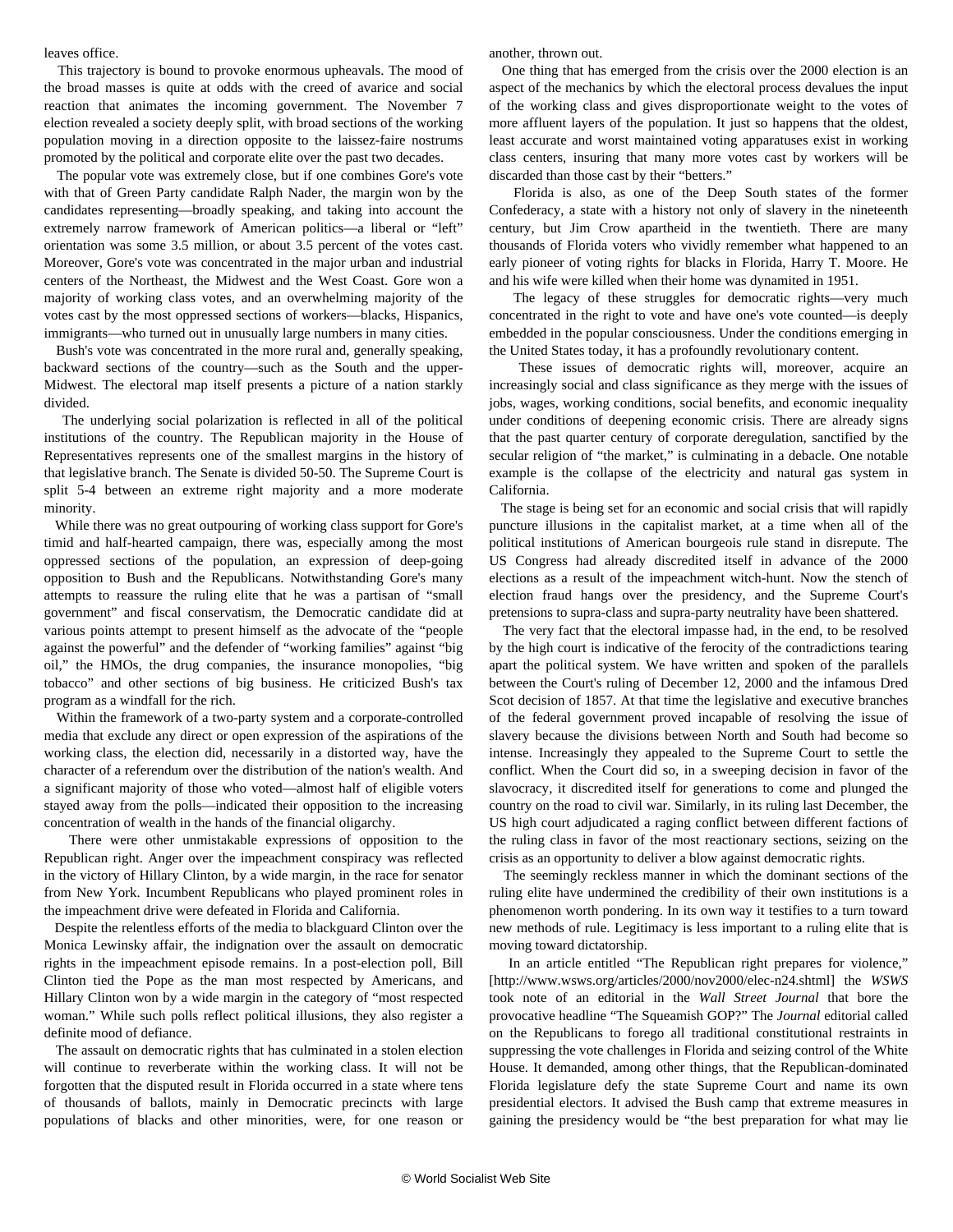ahead," and concluded ominously: "It is Governor Bush's nature to extend the velvet glove, but he will be much more successful if he and his party can show that within it there is some steel."

 The *WSWS* commented: "If the campaign the Republicans are waging to gain the White House begins to resemble a covert operation akin to those mounted by the CIA against US imperialism's liberal and leftist opponents in Latin America—for example, in Chile—then it must follow that an option under serious consideration is the Pinochet solution."

 Those sections of the ruling class for whom the *Wall Street Journal* speaks may very well, however, be making the dangerous error of mistaking the flabby opposition of the liberals and Democrats for the opposition they will face from the working masses. One need only pose the question: if you remove from the ideological arsenal of the American ruling class its traditional banner of popular sovereignty, secured by means of the ballot box, what is left to reconcile the masses with the status quo?

 The breakdown of bourgeois democracy in the US is not simply, or even primarily, an American question. It is the most advanced expression of the crisis of world capitalism. In the short term, ruling classes all over the world must contend with a government that will be inclined, even more than its predecessor, to pursue a course of unilateralism and militarism. Can any serious observer doubt that an unstable regime that has come to power on the basis of illegality and provocation will employ similar methods against its international rivals—friend and foe alike?

 The Bush administration is committed to scrapping the anti-ballistic missile treaty and building a missile defense system—a course that will immediately destabilize international relations and fuel a new arms race. It is presently scouring the globe—from Colombia and Venezuela to Iraq—in search of a likely target for military attack.

 The greater the economic and political crisis of American imperialism, the more it will seek to foist the brunt of its crisis onto its European and Asian rivals. This axiom of the twentieth century will apply with even greater force in the twenty-first.

 To consider more deeply the global significance of the political crisis in the United States in the new century, it is necessary to reassess the historical role of American capitalism in the century that has passed.

#### **American capitalism and the world socialist revolution**

 In considering the fate of the socialist revolution in the twentieth century, the Trotskyist movement has always, necessarily and correctly, placed emphasis on the subjective factor, i.e., the betrayals of Stalinism and social democracy and the crisis of revolutionary leadership. In such monumental works as *Lessons of October* and *Strategy and Tactics in the Imperialist Epoch* Trotsky stressed the critical role of leadership, perspective, strategy and tactics in the modern world, pointing out that a matter of days, or even hours, can, under certain conditions, spell the difference between revolution and counterrevolution, and consequently shape the course of world events for an entire period.

 Certainly after the Russian Revolution, the role of Stalinism was decisive in aborting the development of the world socialist revolution. Trotsky was obliged to expose the mistakes, and later the crimes, of the Stalin clique, trace them to their political and ultimately their social roots, and elaborate a perspective and a strategic and tactical orientation for the working class to overcome the obstacles thrown in its path by both capitalism and capitalism's bureaucratic agencies within the labor movement.

 We take nothing back from the immense theoretical and political legacy left by Trotsky to his generation and future generations, at the center of which was the defense of proletarian internationalism against Stalinism and all other forms of national opportunism. This legacy remains the indispensable foundation for the workers movement today.

 But as all great Marxists have understood, the relationship between objective and subjective in history is highly complex and dialectical. Ultimately, the subjective factor can contribute to historical progress only insofar as it expresses in conscious form the objectively progressive tendencies of social and historical development. In the epoch of capitalist decline and socialist revolution, the objectively revolutionary role of the working class can be realized only if and when that class, or at least its most advanced layers, becomes conscious of its revolutionary role and the historical necessity embodied in that role.

 In revolutionary politics, the party of the working class must always base its policies and tactics on a scientific appreciation of the objective course of development and the real contradictions of world economy and world politics. This is how Trotsky summed up the relationship between the objective and subjective factors in his famous 1924 speech published at the time under the title "The Premises for the Proletarian Revolution" and later published by the Fourth International under the heading "Perspectives of World Development":

 "We analyze the conditions of development as they take shape behind our backs and independently of our will in order, after having understood them, to act upon them through our active will, i.e., the will of the organized class.

 "These two sides of our Marxist approach to history are linked most closely and indissolubly.... The whole art of revolutionary politics consists in correctly combining objective analysis with subjective action. And in this is the gist of the Leninist school."

 Bearing this relationship in mind, when one considers the overall failure of the socialist revolution in the twentieth century, one is obliged to ask: what objective force or forces in the final analysis provided capitalism and its agencies within the workers movement the means to withstand the repeated revolutionary assaults of the working class?

 We would contend that the basic answer to this question is American capitalism. The emergence of American capitalism as the dominant economic power at the beginning of the century, and its even greater global hegemony after World War II—a dominance far beyond that previously exercised by British imperialism—bolstered by the colossal scale of the resources at the disposal of Wall Street and Washington imparted to US capitalism a unique role: it was *the* bulwark against the world socialist revolution. If the twentieth century was, above all, the century of October and the eruption of world socialist revolution, it could also with some justification be called—and here we must grant the old reactionary Henry Luce his due—the "American century." But then one would have to add that the events at the very end of the century signify that the "American century" is well and truly over, and that the breakdown of American stability must signify a crisis of the world capitalist system of unprecedented dimensions.

 As the great Marxists—Lenin, Trotsky, Luxemburg—understood, the eruption of world war in 1914 was the predatory expression of the contradiction between capitalist property relations and the nation state system on the one hand and the development of the productive forces on the other. It signified that, in a historical sense, capitalism had exhausted its progressive role and an epoch of wars and revolutions had begun. This perspective was fully confirmed by the October Revolution.

 This did not mean, however, that world capitalism had completely consumed its internal resources. As it transpired, the overthrow of bourgeois rule was a more extended, contradictory, complex and tragic process than any of the great Marxist revolutionaries could have anticipated. In the final analysis, the staying power of capitalism must be linked to the power for the greater part of the century of its most dynamic outpost—the United States.

 The final third of the nineteenth century was above all the period of the consolidation of the nation state system of Europe and the emergence of European imperialism, with its system of colonial possessions in Africa and Asia. It was, at the same time, the period of the emergence of the socialist working class as an international force. The debacle of World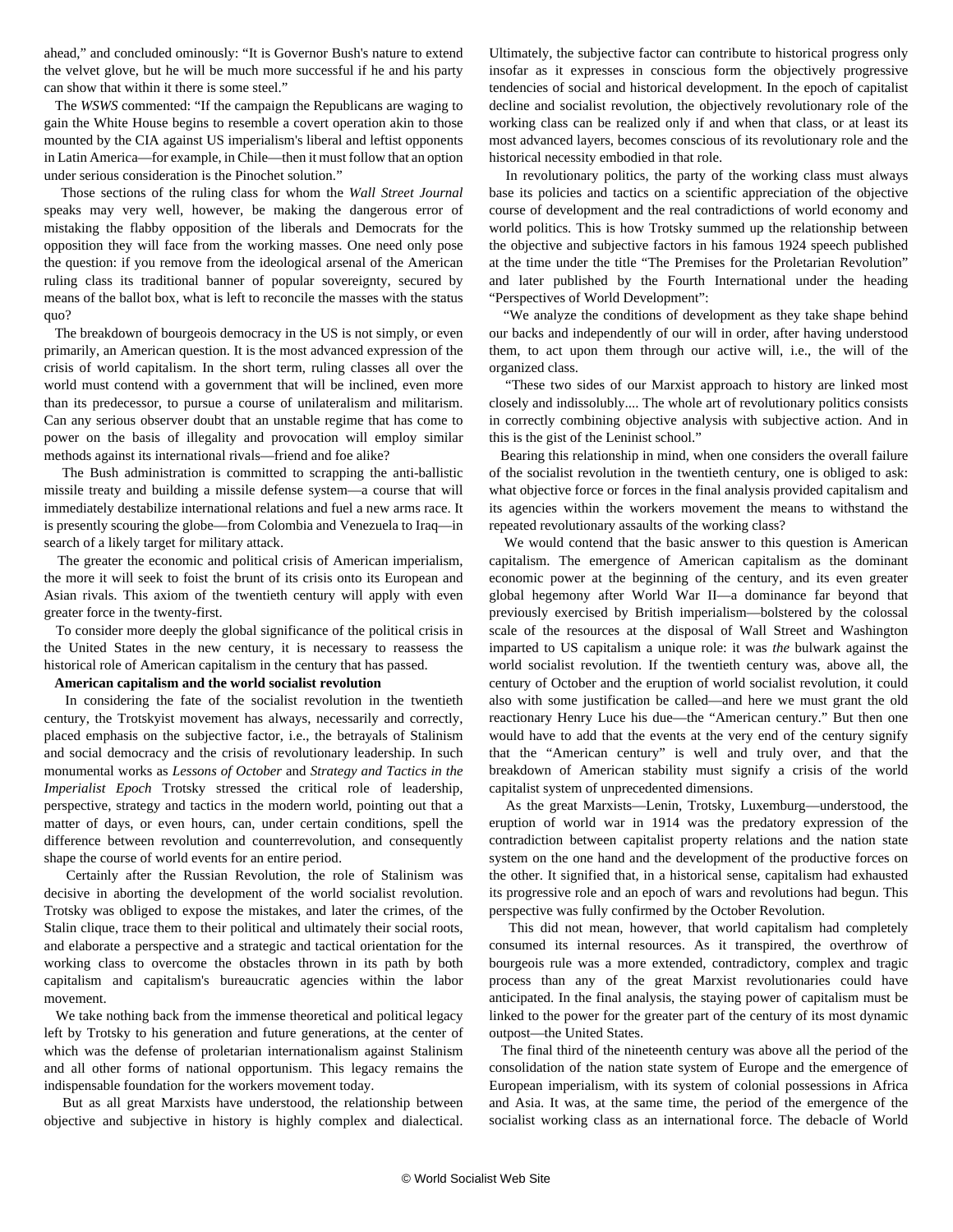War I was the expression of the crisis of world capitalism, but, most immediately, it signified the breakdown of European capitalism.

 This event and the Russian Revolution that issued from it coincided with the global emergence of the United States as a rising—indeed, as the world's most powerful—industrial and financial power. The US staked its claim to world supremacy with its entry into the war in April of 1917. The US entered the war within a few weeks of the February Revolution in Russia. Thus, at the very moment that America assumed the role of arbiter of Europe's destiny, it simultaneously took on the task of leading the camp of international counterrevolution.

 Of all the leaders of the October Revolution, Trotsky most clearly and firmly grasped the immense significance of the emergence of the United States. His appreciation of this fact was intimately bound up with his profound understanding and defense of an international perspective.

 For him, the new role of the United States, in particular the new relationship between the US and Europe, assumed decisive importance in the aftermath of the defeat of the German revolution in October of 1923. Here again, one sees the complex and dialectical interplay of subjective and objective factors. The capitulation of the German party, due in great measure to the misleadership of the epigones then at the head of the Russian party, dramatically altered the constellation of political and class forces in Europe and internationally, giving capitalism in Europe a new lease on life and driving back the working class. This defeat enabled the United States to bring to bear its massive resources—both economic and political—in stabilizing—albeit temporarily—European capitalism. It did so, as Trotsky explained, not only by means of loans and credits, but, no less importantly, by creating the conditions for a revival of European social democracy. It did so to its own advantage, and at the expense of its European rivals.

 Allow me to cite a few further passages from Trotsky's 1924 speech, in which he characterized the international role of the United States:

 "Comrades, whoever wishes or tries today to discuss the destiny of Europe or of the world proletariat without taking the power and significance of the USA into account is, in a certain sense, drawing up a balance sheet without consulting the master. For the master of the capitalist world—and let us firmly understand this!—is New York, with Washington as its state department.

 "There is no enemy of Bolshevism more principled and more savage than American capitalism. Hughes [US secretary of state, 1921-25] and his policy are not accidental whims. This is not a caprice: this is an expression of the will of the most highly concentrated capitalism in the world, which is now entering the epoch of open struggle for its autocratic rule over the planet. It comes into collision with us, if only because the paths through the Pacific lead to China and Siberia. The thought of colonizing Siberia is one of the most alluring thoughts of American imperialism. But a guard stands there. We hold the monopoly of foreign trade. We possess the socialist beginnings of economic policy. This is the first obstacle in the way of the autocracy and undivided rule of American imperialism.... Everywhere, in Europe as well as in Asia, imperialist Americanism is colliding with revolutionary Bolshevism. These, comrades, are the two principles of modern history."

 Summing up the new balance of power in the world, Trotksy went on to characterize US policy toward Europe with the famous phrase: "It wants to put capitalist Europe on rations."

 An essential component of America's bid for global autocracy was its ideological and political role in corrupting the labor movement of both Europe and America, by fostering the growth of national reformist bureaucracies and promoting an image of what Trotsky called "pacifist reformism."

 "American imperialism," he said, "is in essence ruthlessly crude, predatory, in the full sense of the word, and criminal. But owing to the special conditions of American development, it has the possibility of draping itself in the toga of pacifism."

 European social democracy, in the immediate aftermath of the defeat of the German revolution, became the apostle of Americanism. It was able, for a time, to position itself in opposition to the European bourgeoisie by espousing the gospel according to Woodrow Wilson.

 In the same speech Trotsky expounded on the historically unparalleled corruption of the US labor movement, attributing this political phenomenon ultimately to the enormous material resources at the disposal of the American bourgeoisie:

 "How is it possible to realize now, in the second quarter of the twentieth century, this standardized conciliationism in practice, after the imperialist slaughter in which the USA participated, and after the great experiences of the workers of all countries? The answer to this question is to be found in the power of American capital, to which nothing in the past can compare...

 "It is this power that permits the American capitalists to follow the old practice of the British bourgeoisie: fatten the labor aristocracy in order to keep the proletariat shackled. They have entered into this practice to such a degree of perfection as the British bourgeoisie would never even have dared to consider."

 The Achilles heel of American imperialism, as Trotsky went on to explain, was that its rise to supremacy occurred in the period of the overall decay of world capitalism, and that US capitalism, as it expanded, was compelled to subsume within it all of the contradictions of a decadent system.

 Contained in this speech are the germs of an analysis of some of the most fundamental dynamics of the socialist revolution in the twentieth century. It is particularly important, in light of recent events, to note that the ability of American imperialism to present itself to the world as a force for peace and democracy, to delude and disorient the working class and keep it shackled to reactionary labor bureaucracies, was dependent on America's vast economic reserves and its position of global hegemony.

 The intimate connection between Trotsky's profound conception of the international character of the socialist revolution, centered on his insistence on the primacy of international program and strategy, and his appreciation of the world-historical role of American capitalism emerges clearly in his pivotal work of 1929: *The Draft Program of the Communist International—A Criticism of Fundamentals*. Following his deservedly famous opening section, in which he lays down the principle of socialist internationalism as the cornerstone of perspective, strategy and tactics—counterposing it to Stalin's national socialist dogma of "socialism in one country"—Trotsky moves immediately to the question of the new global role of American imperialism.

 He considers the failure of the official Comintern draft program to seriously consider the implications of America's newly established supremacy over Europe to be a sharp expression of the program's essentially nationalist orientation. He writes:

 "America's *new* role in Europe since the capitulation of the German Communist Party, and the defeat of the German proletariat in 1923, has been left absolutely unevaluated. No attempt at all has been made to explain that the period of the 'stabilization,' 'normalization,' and 'pacification' of Europe as well as the 'regeneration' of the social democracy, has proceeded in close material and ideological connection with the first steps of American intervention in European affairs."

 This failure to analyze the significance of the new global role of the US, Trotsky explains, prevents the authors of the draft from accounting on the one hand for the temporary restabilization of European capitalism under the political aegis of reformism, and, on the other, for the enormous intensification of inter-European conflicts and class struggles both in Europe and America that must inevitably arise from the pressure of American imperialism.

 The power of American capitalism was immense, Trotsky explained, but more powerful were the contradictions of world capitalism, which found a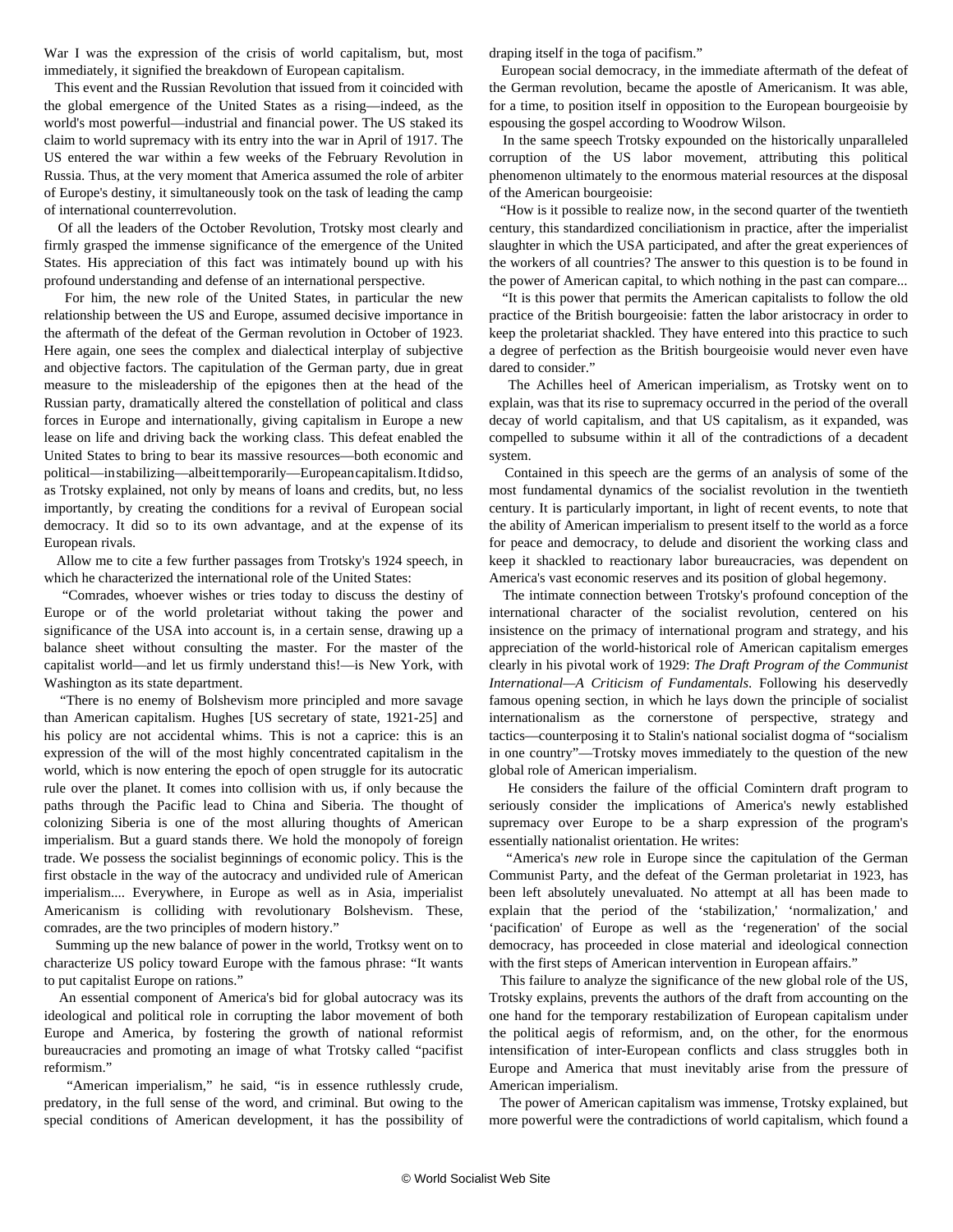concentrated expression within the United States itself. The collapse of American capitalism in 1929-31 vindicated this analysis, but once again, the subjective factor of revolutionary leadership, already enormously damaged by the triumph of the Stalinist clique within the Soviet Union, proved inadequate to meet the challenge of a new period of crisis and revolutionary confrontation.

 The price which the international working class and, indeed, all of humanity paid for the degeneration of the Soviet regime was the triumph of fascism in Europe and the carnage of World War II. It is not the purpose, and it is well beyond the scope of this report, to provide a detailed analysis of the class struggle over the course of the century that has passed. Suffice it to say that American capitalism established over the ashes of Europe and Asia a hegemonic position in the postwar period far greater than the dominance it had achieved in the aftermath of the first world slaughter.

 American capitalism essentially rebuilt world capitalism, and was obliged to take upon its shoulders far more directly than before the defense—economically, politically and militarily—of the profit system throughout the world. Our movement correctly criticized the Pabloite revisionists' formulation of postwar reality as the conflict between the two superpowers—the US and the Soviet Union. In the camp of those who were abandoning the principles of Trotskyism, this formulation expressed an adaptation to the surface phenomena of the Cold War, which became the theoretical basis for an adaptation and capitulation to Stalinism.

 Nevertheless, there was an element of truth underlying this view, an element that was abstracted by the Pabloites from its historical roots, presented in an entirely one-sided manner, and thereby falsified. But certainly the emergence of the United States as the global policeman of imperialism, bastion of anticommunism and leader of the so-called "Free World" reflected its singular role as the indispensable bulwark against world revolution.

 The demands of such a role were too great for any capitalist nation state to fulfill, and by the 1960s the symptoms of deepening crisis within the US were mounting. A whole host of signposts could be cited: the assassination of Kennedy in 1963, the violent struggles associated with the movement of blacks for civil rights, the eruption of the ghettos across the country, the growth of militant labor struggles. The sharpening of social struggles was bound up with the intensifying contradictions of American capitalism on the world arena.

 The collapse of the Bretton Woods system in 1971 was a major turning point, expressing at a fundamental level the erosion of America's world position. The weakening of American hegemony found two further convulsive expressions in that decade: the collapse of the Nixon administration and the defeat of the United States in Vietnam.

 As we explained in our international perspectives document of 1988, world capitalism was able to survive the wave of crises and revolutionary upheavals that beset it from 1968 to 1975 largely thanks to the services of Pabloite liquidationism. But the United States was never able to regain the position of unchallenged world supremacy that it had enjoyed in the decade or so that followed the Second World War. Its weakened world position found expression in the turn by the ruling elite to policies of class warfare within the US. The ability of the Reagan administration and those that followed to effect a dramatic redistribution of wealth from the working masses to the most privileged social layers and place American capitalism on an economic war footing in the global struggle for markets and sources of cheap labor was entirely dependent on the services of a slavish labor bureaucracy.

 In breaking from the past policies of social reform and relative class compromise, American capitalism was responding not only to its weakened international position, but also to the demands flowing from the profound changes in world economy that have come to be known as globalization.

 These same processes, as we have explained, sounded the death knell for the autarkic regimes presided over by the Stalinist bureaucracies, and the collapse of the Soviet Union gave American capitalism a short-term infusion of optimism and economic growth.

 However, the ostensible successes of American capitalism of the past two decades, both at home and abroad, have come at an enormous price. They truly constitute a Pyrrhic victory. For the American ruling class has been systematically undermining the political and ideological foundations of its rule, creating a political system grotesquely alienated from the broad masses of the population and resting on an ever more narrow and unstable social base. The events surrounding the 2000 election are the culmination of a protracted process of social polarization and political decay.

 **The decline in the world position of American capitalism and the crisis of US democracy**

 A hallmark of all revisionism is its exclusion of any possibility of a serious crisis of American imperialism. This political trait goes back to the origins of Pabloism, which more or less wrote off the prospect of a social crisis in the US assuming revolutionary dimensions and consigned the American working class, rather than Stalinism or social democracy, to the dustbin of history.

 This took perhaps its crudest form in the thesis of the Latin American Pabloite, Posadas, who maintained that the only way to defeat American imperialism was to launch a preemptive nuclear war and blow up the United States.

 In the political crises of recent years this position has been reaffirmed by the various groups of ex-radicals. The general line on the 2000 election from so-called "left" organizations—from Ralph Nader's Green Party to the assorted Maoist, state capitalist and ex-Trotskyist groupings—was summed up by the Spartacist League, which literally declared the unprecedented constitutional crisis a "tempest in a teapot."

 For the most part they assumed the stance of "a plague on both houses" and denied that there were either serious divisions within the ruling elite or major issues involved in the hijacking of the election with which working people should concern themselves. The statements of the Socialist Workers Party that I quoted earlier were a particularly right-wing variation on this general theme. The SWP blurted out in a naked form the political orientation common to all of these politically diseased outfits—the lack of any genuine independence from the bourgeoisie and a cowardly adaptation to the most right-wing forces in American politics.

 The Socialist Equality Party and the International Committee, on the other hand, have theoretically rooted their analysis of US political developments on a continuing examination of the crisis of American capitalism and its deepening social contradictions. The past 30 years, demarcated by the collapse of the Bretton Woods system in 1971, have seen a decline in the world economic and political position of the United States. This general descent has intensified internal class antagonisms and accelerated the crisis of American democracy.

 There is a clear correlation between the breakup of American global hegemony and the decay of bourgeois democracy in the US. In a recent article on the United States from 1900 to 1945, the British historian and biographer of John F. Kennedy, Hugh Brogan, made an observation that, as a broad generalization, is quite astute. He wrote:

 "No matter what the challenge (the Great Depression of 1929-39 was to be the worst), the United States remained liberal, and responded to every crisis until 1945 and beyond, not by jettisoning its constitution or any part of it, but by extending its reach. By the standards at the end of the twentieth century, the United States was at its beginning a highly defective democracy: black citizens, and the poorest white ones, mostly could not vote in the South, and women in only four Western states. There were other defects; but Americans believe that the cure for the ills of democracy is more democracy."

Brogan went on to cite constitutional amendments in the early part of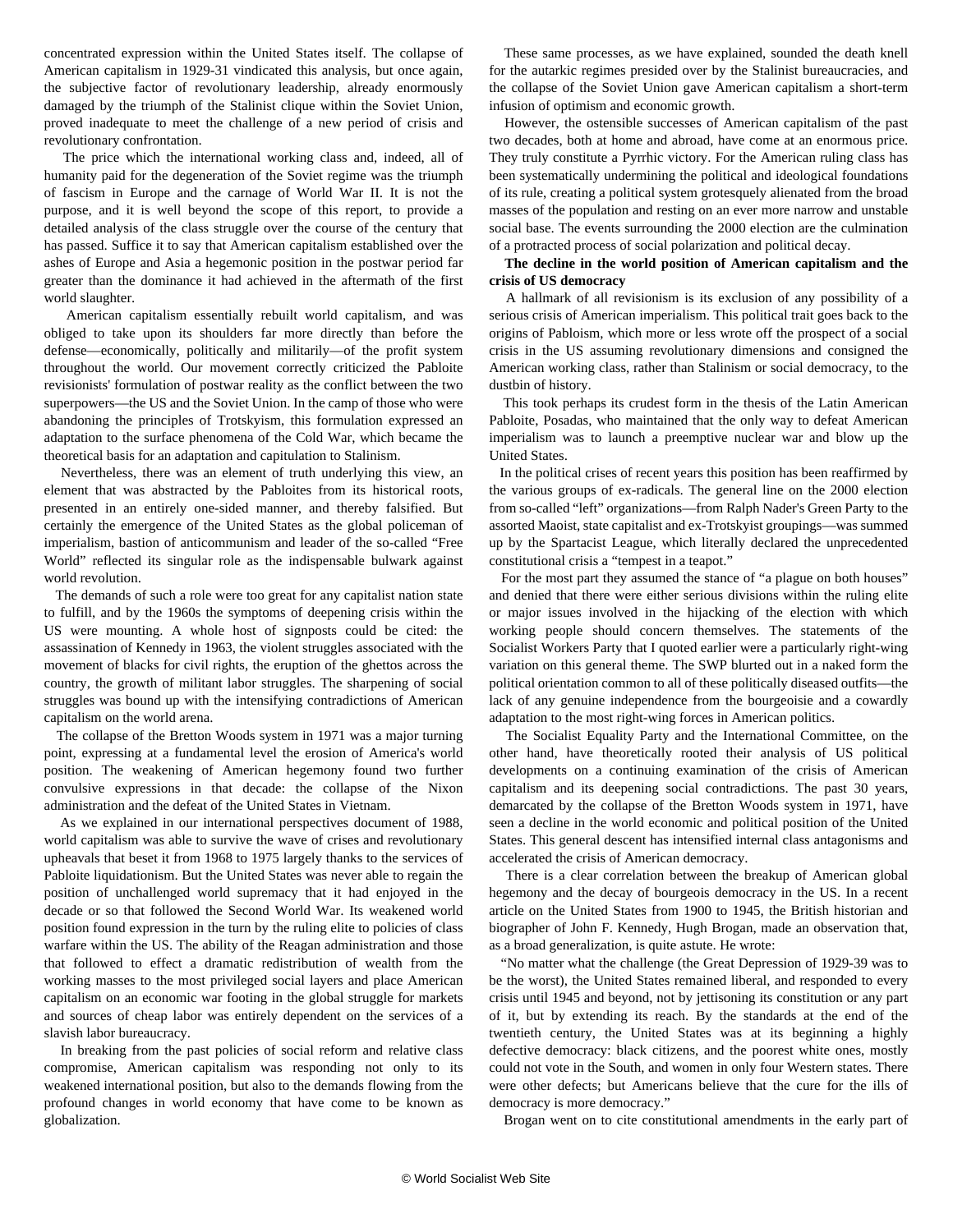the twentieth century providing for the direct election of US senators and women's suffrage, and the movement for voting rights for blacks in the South which began in earnest after World War II.

 As a general proposition, for approximately a century—from the end of the Civil War to the early 1970s—disputes over the scope of democracy were ultimately resolved through a formal expansion of political democracy, above all through an extension of the franchise. Indeed, the extension of the franchise again and again became the means by which the ruling elite accommodated itself to internal crisis and the pressure of social opposition from below.

 The so-called Reconstruction Amendments to the Constitution—the Thirteenth, Fourteenth and Fifteenth Amendments, ratified between 1865 and 1870—expressed the revolutionary and democratic impetus of the Civil War, abolishing slavery, granting citizenship to the former slaves and to all people born in the US, barring the states from depriving any persons of due process or equal protection of the laws, and barring the federal government or the states from abridging the voting rights of any citizens on account of race, color or previous condition of servitude.

 The Seventeenth Amendment, ratified in 1913, established the election of US senators by direct popular vote. (Previously, the two senators from each state were elected by the state legislatures.) This constitutional change was the outcome of mounting social protest against the great trusts and their domination of Congress.

 The Nineteenth Amendment, ratified in 1920, established women's suffrage.

 The Twenty-Third Amendment, ratified in 1961, gave citizens residing in the District of Columbia the right to vote for president.

 The Twenty-Fourth Amendment, ratified in 1964, barred poll taxes in federal elections. This Amendment was enacted in response to the civil rights struggles for voting rights in the South.

 The Twenty-Sixth Amendment, ratified in 1971, lowered the voting age from 21 to 18, a change that was prompted by the mass movement in opposition to the Vietnam War. The rationale behind the Amendment was the assertion that people old enough to fight and die for Uncle Sam were old enough to vote.

 Thus eight of the seventeen Amendments enacted after the Bill of Rights (which comprises the first ten Amendments to the Constitution) effected a legal expansion of political rights and strengthened the principle of popular sovereignty.

 In addition, the Voting Rights Act of 1965 outlawed the discriminatory registration procedures that had effectively disenfranchised Southern blacks. It empowered federal examiners to take over registration procedures in the South. Mississippi had just 22,000 black registered voters in 1960. By the end of 1965 it had 175,000. The Civil Rights Act of 1970 extended and strengthened the provisions of the Voting Rights Act.

 After 1971, however, the trend toward legislative and constitutional extension of democratic rights in general and voting rights in particular came, for the most part, to an end. (The most obvious exception was the 1973 US Supreme Court ruling legalizing abortion. This, however, was more a final gasp of democratic reform than the starting point for a new period of expansion, and it has since been followed by a series of federal actions and state laws narrowing the ability of women to take advantage of the right upheld in Roe v. Wade. The current chief justice, William Rehnquist, was one of two Supreme Court justices who cast dissenting votes in the landmark case.)

 The past 30 years have witnessed an ever more pronounced decay of bourgeois democratic institutions and narrowing of democratic rights. Within the highest echelons of the ruling elite and the capitalist state, the response to social and political contradictions has increasingly taken extraparliamentary and conspiratorial forms.

 Each decade has produced major political crises marking the deepening of the process of decline. The 1970s was the decade of Watergate, which

exposed the recourse to outright criminality by the Nixon White House. Nixon's use of gangster methods was in response to mass popular opposition to the Vietnam War as well as social turmoil in the cities and militant labor struggles.

 The 1980s witnessed an even more far-reaching utilization of illegal and unconstitutional methods in the Iran-Contra affair. Right-wing military officers and intelligence officials, operating from the basement of the Reagan White House, functioned as a virtual secret government, funneling arms and money to counterrevolutionary militias and death squads in Central America, in defiance of a law banning such aid.

 In the 1990s the Republican right employed the "dirty tricks" methods of provocation and subversion in an effort to destabilize and bring down the Clinton administration. This took the form in 1995-96 of the shutdown of the federal government, spearheaded by the Republican Congress. By the final years of the decade the Republican Party had reached the point of an attempted political coup, in the form of the impeachment and Senate trial of Clinton.

 The decade concluded with the theft of the presidential election and the new decade begins with the installation of a president on the basis of fraud and political usurpation.

 The scale of criminality and illegality has grown from decade to decade, while the opposition from within the political and media establishment to such methods has withered. Watergate ended with the forced resignation of Nixon and the conviction and imprisonment of many of his top accomplices. In the Iran-Contra affair, Congress acted to suppress the most damning aspects of the conspiracy and Reagan got off scot-free, as did his chief lieutenant, Oliver North. In the Clinton impeachment the media functioned as a virtual press agency for the conspirators, and in the 2000 election it played a similarly reactionary role.

 In this progression one sees a body politic that has become less and less able to fight off anti-democratic tendencies, like a diseased person whose immune system is no longer capable of keeping viruses in check. To extend the analogy, in the 2000 election the patient succumbed.

 Other aspects of the decay of American democracy over this period include: the purging of the political establishment of prominent liberal congressmen and officeholders in the 1970s and 1980s; the fostering and legitimization of extreme right and fascistic elements by the media and the Republican Party, including the Christian right, the gun lobby, antiabortion zealots, anti-tax and states' rights groups, and militia elements; the promotion of law-and-order and "victims' rights" demagogy; the curtailment of civil liberties by the courts.

 The assault on democratic rights began in earnest with the governmentled attack on trade union struggles and the right to strike. The decade of the 1980s, beginning with the smashing of the PATCO air traffic controllers' strike, was a period of relentless attacks on workers' rights. It saw a revival of the methods of class warfare that had been absent from the political scene since World War II: the use of strike-breakers, professional goons and industrial armies, anti-union injunctions and fines, labor frame-ups, picket-line violence and killings.

 Over the course of this period the decay of the political system and the erosion of its democratic content have been expressed in a marked decline in voter turnout, reflecting the withering of the popular base of both capitalist parties. The culmination of this process in the 2000 election is an open attack on the foundation of American democracy—the right to vote, something that would have been unthinkable not very long ago.

 American atrocities such as the Vietnam War long ago shattered the pacifist pretensions of the United States. But it still held one great ideological trump card—its ability to pose as the global citadel of democracy. This was a rather shabby pretense, belied in a thousand ways by the practical workings of the American two-party system. Nevertheless, it retained considerable efficacy for deluding workers and intellectuals both within the United States and around the world.